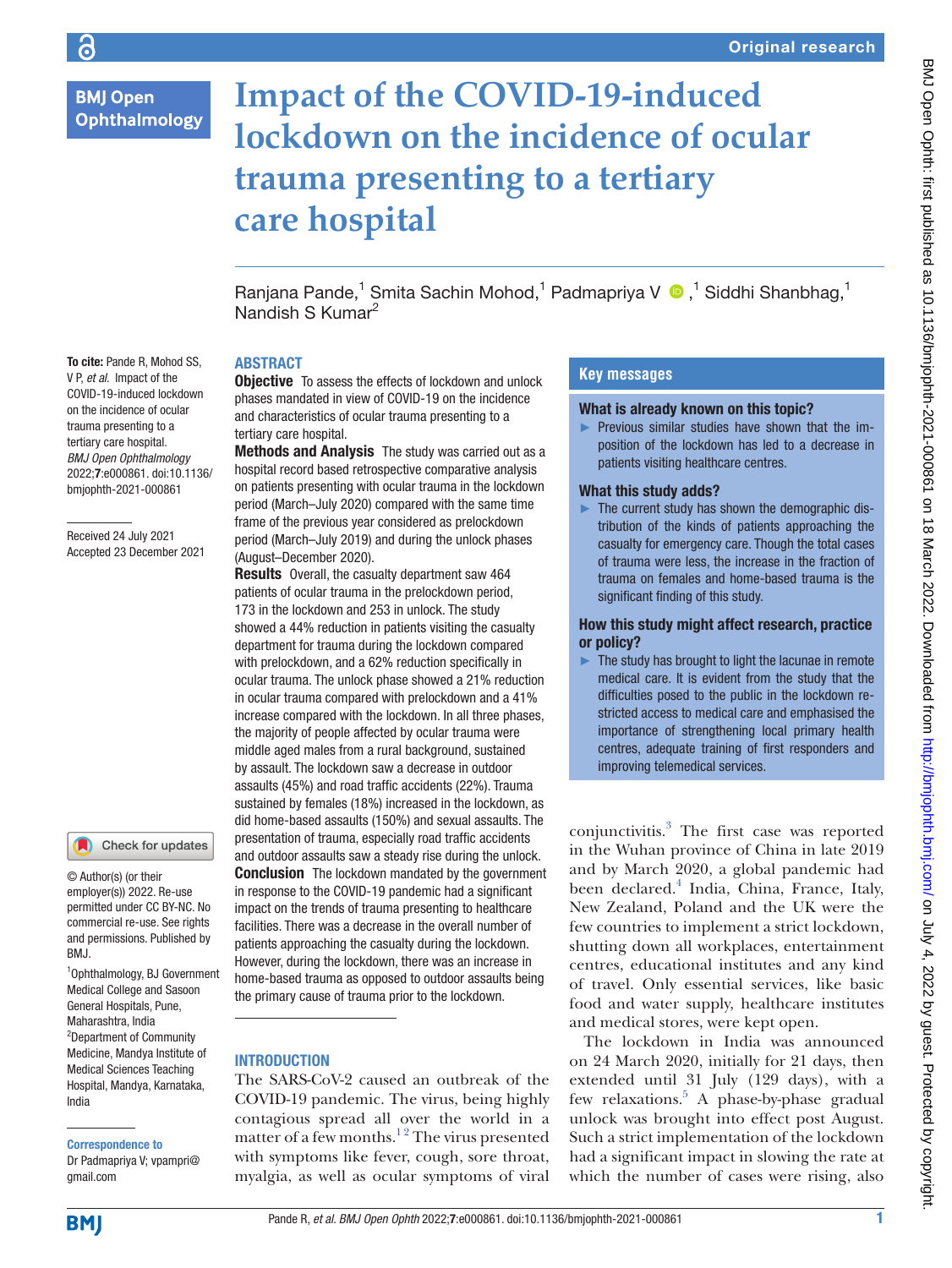giving hospitals and the government time to build their infrastructure to handle such an unprecedented patient load.<sup>[6](#page-4-4)</sup> People we forced to remain indoors at their homes for an extended period of time. Hospitals had to be equipped to take in COVID-19-infected patients and routine medical care suffered a setback.<sup>[7](#page-4-5)</sup> There was a resistance to approach hospitals due to the fear of contracting the disease.<sup>5</sup> Restrictions on travel and availability of transport curtailed medical access for majority of the population.

Ocular emergencies are comparatively rare, but they are associated with significant morbidity.<sup>8</sup> They warrant immediate examination and management and are associated with poor prognosis if appropriate treatment is delayed[.8](#page-5-0) Emergency non COVID-19-related services remained open in most hospitals. Therefore, this study was done in the emergency department of a tertiary care hospital to assess the impact that the lockdown had on presenting patients.

#### AIM

The study aims to assess the effect that the lockdown and unlock had on the number of patients visiting the emergency department due to ocular trauma and to compare the characteristics of the trauma.

#### **METHODS**

The study was carried out as a retrospective, hospital record based, comparative analysis. The patients included in the study were those who approached the emergency department of our tertiary care hospital with any form of ocular trauma in the lockdown period (March–July 2020) in a similar time frame of the previous year as the prelockdown period (March–July 2019) and during the unlock phase (August–December 2020). Study participants who sustained any ocular trauma and were given outpatientbased treatment, admitted under ophthalmology or admitted under any other specialty but requiring ophthalmological care were all included in the study. Patients with a history of trauma who came for follow-up visits or those with old ocular trauma were excluded from the study. Classification of the injuries and their management was based on the International guidelines lay down by the Birmingham Eye Trauma Terminology System.<sup>[9](#page-5-1)</sup> The data were depersonalised, excluding all patient identification information. Data were obtained from the hospital records using the casualty and operation theatre registers. Collected data included the age, sex, laterality, duration of hospital stay, mechanism of trauma, location of trauma, ophthalmological diagnosis and treatment given.

Tertiary care hospitals were handling COVID-19 patients as well as non-COVID emergencies. Routine outpatient department remained open with a small team of doctors, however, routine operative procedures were on hold. Patients presenting to the hospital emergency were attended to by the on-duty ophthalmologist, evaluated and treatment plan decided on. Superficial extra

ocular injuries were treated with topical antibiotics, serratiopeptidase, analgesics and suturing was done under due aseptic conditions and local anaesthesia in the procedure room of casualty in the necessary cases. Patients who required surgical management or close observation were admitted under the ophthalmology ward or general surgery ward according the nature of trauma and other interventions required. Sufficient social distancing was followed with respect to admitted patient and patient attenders. The doctors wore prescribed personal protection equipment during the primary patient contact in the casualty as well as in the operation theatre.

Data were entered in Microsoft Excel. Statistical analysis was carried out using SPSS V.20 software. Tables and figures were generated using Microsoft Excel and Microsoft Word. Continuous data were represented as mean and SD and categorical data were represented as count (percentage). P value was calculated using Pearson  $\chi^2$  or likelihood ratio as appropriate and  $p<0.05$  was considered statistically significant.

#### RESULTS

The number of patients visiting the casualty for trauma were 12615, 7054 and 9941 in the prelockdown, lockdown and unlock phases respectively. Out of this, 464 (3.6%), 173 (2.4%) and 253 (2.3%) suffered from ocular trauma. The lockdown saw a 44% drop in the incidence of patients visiting the casualty for trauma in general, and a 62% drop in patients with ocular trauma. The unlock phase had a drop of 21% in the numbers compared with the prelockdown and a 41% increase compared with the lockdown.

#### Demographic data

The age and laterality of the trauma was comparable over the prelockdown, lockdown and unlock phases (p>0.05). The mean age of the study participants was 34±14.2 years in the prelockdown phase, 33.1±13 years is the lockdown and 33±12.2 years in the unlock. Males were seen to be affected more by trauma in all three phases. Majority of the patients were from the rural background in all three time periods, but the numbers increased by 26% during the lockdown and returned to the prelockdown ratio during the unlock. The demographic distribution of data is summarised in the table below ([table](#page-2-0) 1).

#### Details of trauma

Assault was the most common mechanism of injury seen in all the three periods (70%, 68% and 69%—prelockdown, lockdown and unlock), followed by road traffic accidents (15.6%, 12.2% and 14.5%—prelockdown, lockdown and unlock). Sexual assaults with eye injuries were seen in all three periods, the maximum being in the lockdown (2%). Chemical injuries by irritants or materials available in the household was seen maximally during the lockdown (2.9%) [\(figure](#page-2-1) 1).

Trauma occurred most commonly outdoor during the prelockdown phase (71.3%). This number reduced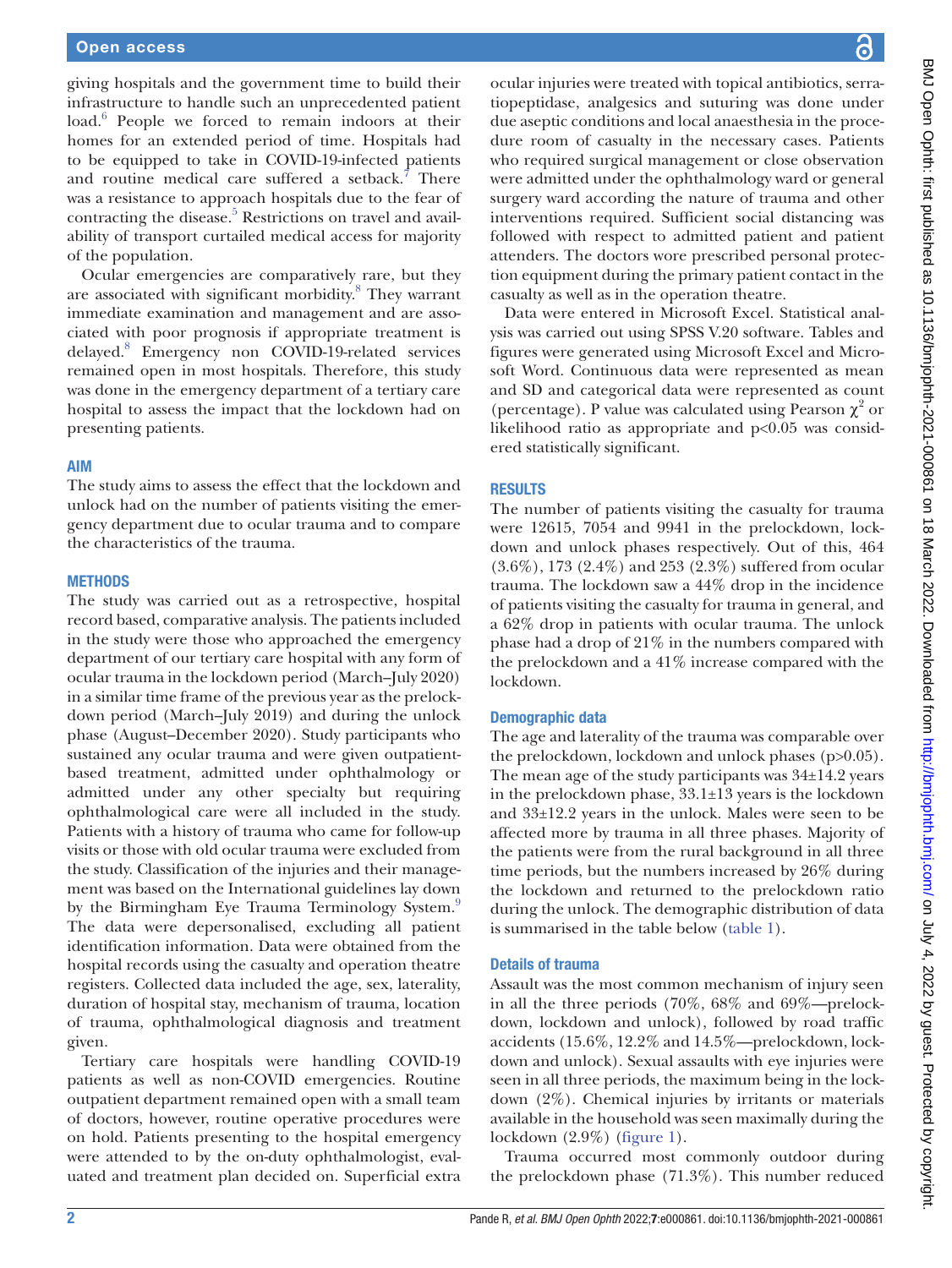<span id="page-2-0"></span>

| <b>Table 1</b>               |             | Demographic distribution of data |               |
|------------------------------|-------------|----------------------------------|---------------|
| Variable                     | Prelockdown | Lockdown                         | <b>Unlock</b> |
| Sex                          |             |                                  |               |
| Male                         | 375 (80.8%) | 134 (77.3%)                      | 199 (78.6%)   |
| Female                       | 89 (19.2%)  | 39 (22.7%)                       | 54 (20.5%)    |
| Age                          |             |                                  |               |
| Paediatric<br>$(<$ 12 years) | 13 (3.0%)   | 5(3.4%)                          | 4(1.2%)       |
| tlubA                        | 426 (91.9%) | 164 (94.3%)                      | 242 (95.7%)   |
| Geriatric (>60<br>years)     | 25 (5.6%)   | 4(2.3%)                          | $7(3.0\%)$    |
| Residence                    |             |                                  |               |
| <b>Rural</b>                 | 259 (56.0%) | 123 (71.0%)                      | 154 (61.0%)   |
| Urban                        | 205 (44.0%) | 50 (29.0%)                       | 99 (39.0%)    |
| Laterality                   |             |                                  |               |
| Right                        | 206 (44.5%) | 67 (39.0%)                       | 111 (44.0%)   |
| Left                         | 224 (48.4%) | 93 (53.4%)                       | 123 (48.7%)   |
| <b>Both</b>                  | 34 (7.1%)   | 13 (7.6%)                        | 19 (7.3%)     |

during the lockdown and home-based injuries (50%) were seen during the lockdown. The numbers of outdoor trauma increased during the unlock [\(figure](#page-2-2) 2). This variation was statistically significant  $(p<0.01)$ .

Seeing that assault was the most common cause of presenting trauma, a further analysis was done regarding the location of the assault. During the prelockdown phase, 20.7% of the assaults took place indoor at home. During the lockdown, 50.4% of the assaults occurred at home  $(p<0.01)$ . This trend continued during the unlock phase, when 40.1% of the assaults happened within the house.

In the prelockdown period, 3.9% of the trauma that occurred were under the influence of alcohol. This number reduced to 1.7% during the lockdown and again rose to 3% during the unlock.

#### Ocular diagnosis

#### Management

Majority of the patients (89.8% in prelockdown, 91.9% in lockdown and 89.7% in unlock) were managed on out-patient basis, giving necessary treatment in the casualty and calling back for regular follow-up. The mean hospital stay among admitted patients was 5.7±3.7days,



<span id="page-2-1"></span>Figure 1 Mechanism of trauma.



<span id="page-2-2"></span>Figure 2 Location of trauma.

5.7±3.7days, 6.1±3.4days in the prelockdown, lockdown and unlock, respectively [\(table](#page-3-0) 2).

Conservative management was sufficient in maximum number of patients (67.8%, 64.5% and 64.5%—prelockdown, lockdown and unlock). Surgical management was necessary in the remaining. Primary lid tear suturing with antibiotic cover was done in patients with extraocular lid cut lacerated wounds. For intraocular tears, primary wound closure with necessary procedures like foreign body removal, anterior chamber reformation, cataractous lens extraction or vitrectomy was performed as the primary procedure. Failing this, destructive procedures like evisceration or enucleation was carried out. The distribution of treatment received by the patients was comparable (p>0.05) [\(figure](#page-3-1) 3).

#### **DISCUSSION**

The COVID-19 pandemic had a massive effect on the world. There was a change in the number and distribution of trauma seen during the pandemic. Patients visiting the outpatient department for routine ophthalmic care at a tertiary care hospital reduced from 9316 in prelockdown to 853 postlockdown. The unlock phase from August to December 2020 showed a rise to 5476, but it was still less than the regular numbers. This may be due to decreased occupational exposure and decreased vehicular traffic, which were few consequences of the lockdown imposed. This hypothesis is supported by the decrease in outdoor ocular trauma during lockdown when compared with prelockdown. Other supporting reasons are peoples' preference to visit a nearby healthcare facility as there were stricter travel restrictions and there were no public transport facilities. Also, immense fear in people's minds towards COVID-19 dedicated healthcare facilities (study area was one among them) may be another supporting reason. An important point to note is that many hospitals and clinics remained shut due to the lockdown, reducing the accessibility of healthcare.

A large proportion of patients visiting a tertiary healthcare institute belong to the lower-middle socio-economic class and the class of migrant workers, who migrate to the cities from other states in search of livelihood. They stay away from their homes and families to earn money, and they constitute almost 90% of India's workforce.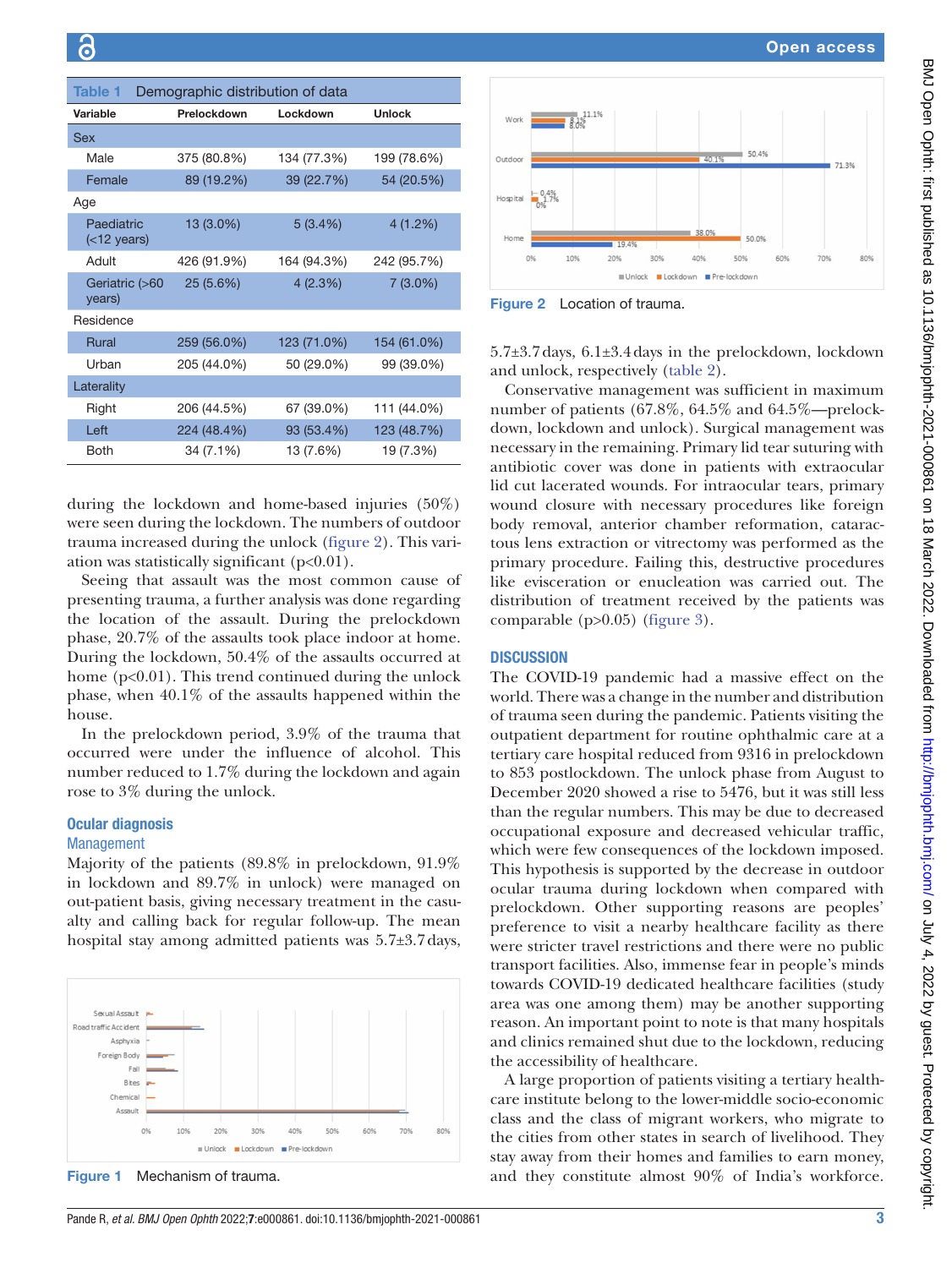<span id="page-3-0"></span>Table 2 Diagnosis and management data

| an a |  |
|------|--|
|      |  |
|      |  |

| <b>Diagnosis</b>            |                                        | Prelockdown | Lockdown       | <b>Unlock</b> |
|-----------------------------|----------------------------------------|-------------|----------------|---------------|
| <b>Extraocular injuries</b> |                                        | 367 (79.1%) | 144 (83.2%)    | 201 (79.4%)   |
| <b>Skin Abrasion</b>        |                                        | 42 (8.6%)   | 14 (8.1%)      | 22 (8.6%)     |
| Lid tear                    |                                        | 106 (22.9%) | 46 (26.5%)     | 65 (25.6%)    |
| Periorbital oedema          |                                        | 154 (33.1%) | 71 (41.1%)     | 100 (39.5%)   |
| Ecchymosis                  |                                        | 64 (13.8%)  | 12 (6.9%)      | $13(5.1\%)$   |
| Preseptal cellulitis        |                                        | $1(0.2\%)$  | $1(0.6\%)$     | $1(0.3\%)$    |
| Intraocular injuries        |                                        | 88 (18.9%)  | 24 (13.9%)     | 49 (19.3%)    |
| Closed globe                |                                        |             |                |               |
| Contusion                   | Chemosis                               | 6(1.3%)     | 3(1.7%)        | 6(2.1%)       |
|                             | Subconjunctival haemorrhage            | 32 (6.9%)   | 7(4.1%)        | 10 (3.8%)     |
|                             | Superficial corneal abrasion           | $4(0.8\%)$  | $1(0.6\%)$     | $3(1.1\%)$    |
|                             | Intraocular haemorrhage                | $3(0.6\%)$  | $\overline{0}$ | $2(0.8\%)$    |
|                             | Iridodialysis                          | $\Omega$    | $\mathbf 0$    | $2(0.8\%)$    |
|                             | Traumatic lens injury                  | $4(0.8\%)$  | $\overline{0}$ | $2(0.8\%)$    |
|                             | Optic nerve injury                     | $2(0.4\%)$  | $\mathbf 0$    | $2(0.8\%)$    |
| Lamellar laceration         | Conjunctival tear                      | $1(0.2\%)$  | $1(0.6\%)$     | $1(0.3\%)$    |
|                             | Partial thickness corneal/scleral tear | 21 (4.5%)   | 5(2.9%)        | $8(3.1\%)$    |
| Open globe                  |                                        |             |                |               |
| Rupture                     |                                        | $3(0.6\%)$  | 0              | 4(1.5%)       |
| Penetrating                 |                                        | 8 (1.7%)    | 2(1.2%)        | 4(1.5%)       |
| Intraocular foreign body    |                                        | $\mathbf 0$ | 2(1.2%)        | $2(0.8\%)$    |
| Perforating                 |                                        | $4(0.8\%)$  | 3(1.7%)        | $3(1.1\%)$    |
| Chemical Injury             |                                        | $9(1.9\%)$  | 5(2.9%)        | $3(1.1\%)$    |

The lockdown stranded lakhs of such workers in a place foreign to them and many lost their jobs. After the initial 58-day lockdown, large scale camps were conducted to help such workers return to their homes. This resulted in an egress of almost 43% of the population from urban back to the rural areas. $10$  This reduction in the urban population could be a factor for the decrease in incidence of ocular trauma during the lockdown period.

With reduction in outdoor activities and traffic on the roads, the trauma occurring outdoors saw a steep decline. When compared with prelockdown levels road traffic accidents decreased by 22% in the lockdown and outdoor assaults decreased by 45.1%. However, there was an increase in home-based assaults by 150% during the lockdown than the prelockdown levels. Suicidal ocular trauma, which was not seen in the prelockdown period was present in the lockdown and unlock phases.



<span id="page-3-1"></span>Figure 3 Management.

An increase in suicidal tendencies during the pandemic has been supported by many other studies, $11$   $12$  and the increase seen in the present study could be indicative of the same.

The trauma sustained under the influence of alcohol reduced by 56% during the lockdown and during the unlock, it was comparable to the prelockdown period which may be due to government's complete ban on sale of alcohol during the lockdown. However, there was an increase in home-based trauma on females, amounting to domestic violence and sexual assaults.<sup>13</sup> Sexual assaults increased from 0.2% in prelockdown to 1.7% during the lockdown. The percentage of females involved in trauma increased by 18% in the lockdown. The unlock phase saw a similar trend as seen above but number were higher as compared with lockdown. This may be due to persistent fear towards COVID-19 dedicated healthcare facilities or inadequate monetary resources as a consequence of the unemployment even during the unlock period. This may be due to reflection of mental stress of husbands/other household members onto household women because of unavailability of alcohol to chronic alcoholics, financial strain, the mandate to stay at home and absence of various types of entertainment people used to enjoy in the prelockdown period. This could be a representation of the deterioration of mental well-being in the population. The mental health situation in India was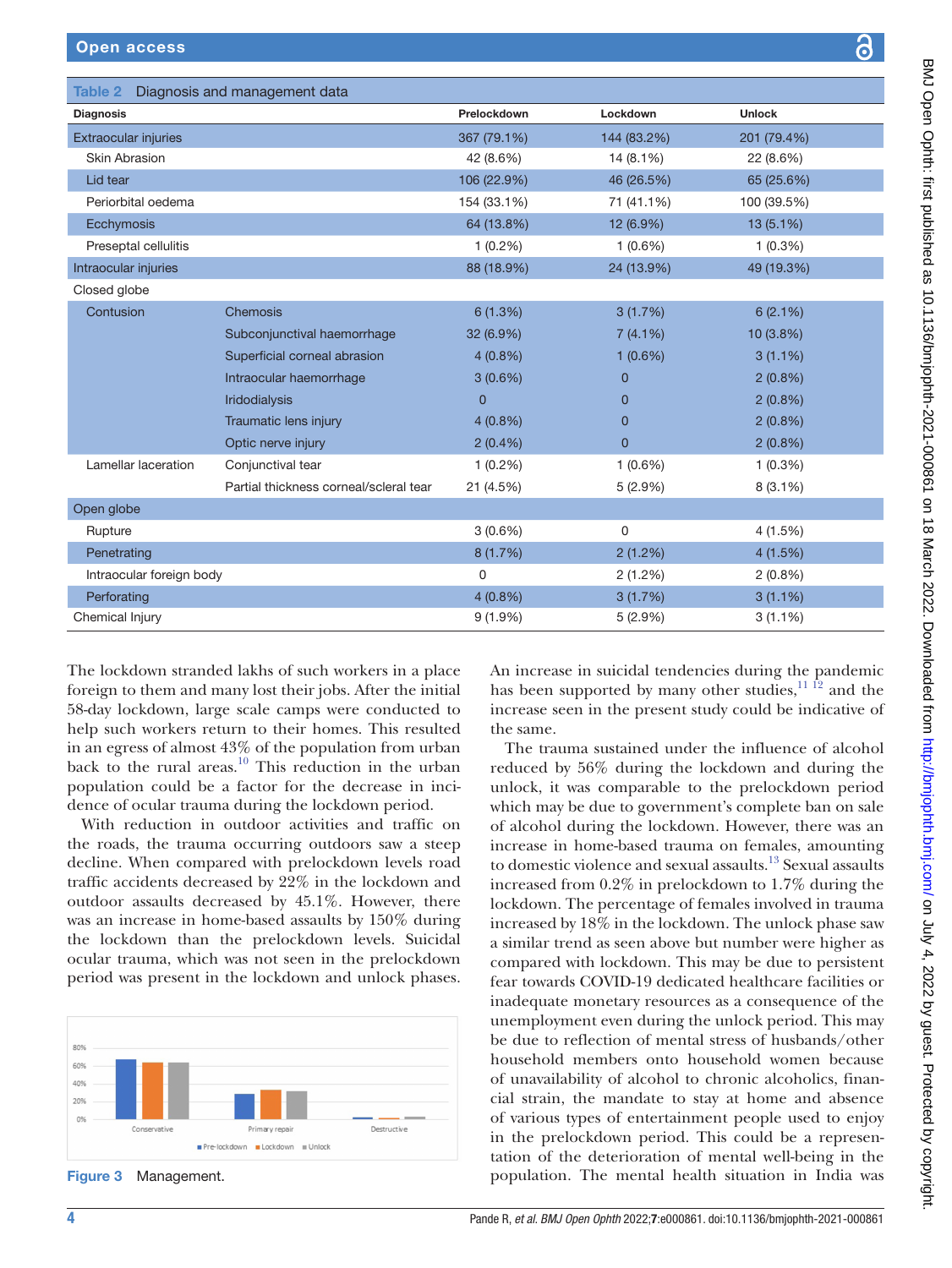complicated by the high burden of pre-existing mental health issues, stigma associated with getting necessary psychological therapy, a large at-risk population and illiteracy and ignorance coupled with vast false information being portrayed in the media.<sup>[14](#page-5-5)</sup>

The importance of adding hospital-based trauma in the study was to bring out the assaults against doctors that faced a historic high during the pandemic and lockdown. Violence against doctors is not a new occurrence. However, the increase in hospital-based trauma against doctors has been exemplified in the study. Three doctors who faced assaults in the hospital sustained ocular trauma during the lockdown, which was a small fragment of what was really happening in the world.<sup>15</sup>

The trends seen in the study are not localised to one area, but have been seen to corroborate with studies carried out in other parts of the country and the world. A thorough review of literature showed few similar studies done in India and other parts of the world. An Indian study carried out in Chhattisgarh, India, published results that corroborated the findings of the present study.<sup>16</sup> 68.6% of the presenting patients were from a rural background and home-based injuries (78.8%) were the predominant cases. A similar study carried out in the USA showed that the patients also had delayed presentation to the hospital owing to financial and transport difficulties.<sup>[17](#page-5-8)</sup> A study in Italy showed a decrease in child and adolescent trauma, which could be due to the closure of schools and a reduc-tion in children playing outdoors.<sup>[18](#page-5-9)</sup>

The above findings are in contrast with a study carried out in the UK showing that ocular trauma during the lockdown increased by almost three times compared with the prelockdown average. Injuries sustained due to falls and home improvement projects were a major cause for this increase.

The drastic changes that were seen in the society due to the lockdown threw light on various lacunae in the healthcare service delivery that were required to be filled. The need to improve the literacy rate so that people can understand and opinionate themselves on the happenings in the world, is of utmost importance. The biggest challenges that were faced was the weakness of the peripheral healthcare system, lack of transport facilities, financial strain and stressors worsening the psychological well-being. Strengthening the healthcare system, both hospital-based, remote mobile vehicle based and telemedicine is an aspect that needs attention. Healthcare can be made more accessible to people by establishing more and strengthening the existing mobile units. This can help ensure a better distribution of essentials and basic drugs. Telecommunication has improved leaps and bounds in the last few years and advantage has to be taken to provide medical and psychological support to remote areas, seeing that the majority of patients of trauma were from rural backgrounds.

The limitation to the study was that it was conducted based on the hospital records. Also, the study was based in a single tertiary care hospital which could have caused sampling bias.

## **CONCLUSION**

The COVID-19-induced pandemic resulted in a decrease in the ocular trauma presenting to hospitals. The incidence of domestic violence, sexual assaults and violence against females increased during the lockdown. Measures need to be taken to improve the accessibility of healthcare services, especially during testing times like lockdowns and other restrictions. Such studies are important and will help us in treatment protocols in future emergencies.

Acknowledgements I would like to acknowledge the immense support extended by the Head of Department, Dr Sanjeevani Ambekar, without which taking up this project would not have been possible. I would also like to thank the Medical Superintendent Dr Ajay Tawre and the forensic medicine department for their help. I would also like to recognise the cooperation of Mr Shailesh Chavan from the medico-legal record department for his support in accessing patient records.

Contributors The manuscript has been read and approved by all the authors. The requirements for authorship as stated earlier in this document have been met and each author believes that the manuscript represents honest work. The guarantor (R.P) accepts full responsibility for the work and/or the conduct of the study, had access to the data, and controlled the decision to publish.

Funding The authors have not declared a specific grant for this research from any funding agency in the public, commercial or not-for-profit sectors.

Disclaimer The views expressed in the submitted article are my own and not an official position of the institution or funder.

Competing interests None declared.

Patient and public involvement Patients and/or the public were not involved in the design, or conduct, or reporting, or dissemination plans of this research.

Patient consent for publication Not applicable.

Ethics approval Institutional ethical clearance was obtained before commencement of the study.

Provenance and peer review Not commissioned; externally peer reviewed.

Data availability statement All data relevant to the study are included in the article or uploaded as online supplemental information. Not applicable.

Open access This is an open access article distributed in accordance with the Creative Commons Attribution Non Commercial (CC BY-NC 4.0) license, which permits others to distribute, remix, adapt, build upon this work non-commercially, and license their derivative works on different terms, provided the original work is properly cited, appropriate credit is given, any changes made indicated, and the use is non-commercial. See:<http://creativecommons.org/licenses/by-nc/4.0/>.

#### ORCID iD

Padmapriya V<http://orcid.org/0000-0002-2119-0830>

#### <span id="page-4-0"></span>**REFERENCES**

- Yao H, Song Y, Chen Y, et al. Molecular architecture of the SARS-CoV-2 virus. *[Cell](http://dx.doi.org/10.1016/j.cell.2020.09.018)* 2020;183:730–8.
- 2 Poletti P, Tirani M, Cereda D, *et al*. Association of age with likelihood of developing symptoms and critical disease among close contacts exposed to patients with confirmed SARS-CoV-2 infection in Italy. *[JAMA Netw Open](http://dx.doi.org/10.1001/jamanetworkopen.2021.1085)* 2021;4:e211085.
- <span id="page-4-1"></span>3 Hong N, Yu W, Xia J, *et al*. Evaluation of ocular symptoms and tropism of SARS-CoV-2 in patients confirmed with COVID-19. *[Acta](http://dx.doi.org/10.1111/aos.14445)  [Ophthalmol](http://dx.doi.org/10.1111/aos.14445)* 2020. doi:10.1111/aos.14445. [Epub ahead of print: 26 Apr 2020].
- <span id="page-4-2"></span>Shereen MA, Khan S, Kazmi A, et al. COVID-19 infection: origin, transmission, and characteristics of human coronaviruses. *[J Adv](http://dx.doi.org/10.1016/j.jare.2020.03.005)  [Res](http://dx.doi.org/10.1016/j.jare.2020.03.005)* 2020;24:91–8.
- <span id="page-4-3"></span>5 Gupta M, Mohanta SS, Rao A, *et al*. Transmission dynamics of the COVID-19 epidemic in India and modeling optimal lockdown exit strategies. *[Int J Infect Dis](http://dx.doi.org/10.1016/j.ijid.2020.11.206)* 2021;103:579–89.
- <span id="page-4-4"></span>6 Haji JY, Subramaniam A, Kumar P, *et al*. State of personal protective equipment practice in Indian intensive care units amidst COVID-19 pandemic: a nationwide survey. *[Indian J Crit Care Med](http://dx.doi.org/10.5005/jp-journals-10071-23550)* 2020;24:809–16.
- <span id="page-4-5"></span>7 Rudberg A-S, Havervall S, Månberg A, *et al*. SARS-CoV-2 exposure, symptoms and seroprevalence in healthcare workers in Sweden. *[Nat](http://dx.doi.org/10.1038/s41467-020-18848-0)  [Commun](http://dx.doi.org/10.1038/s41467-020-18848-0)* 2020;11.